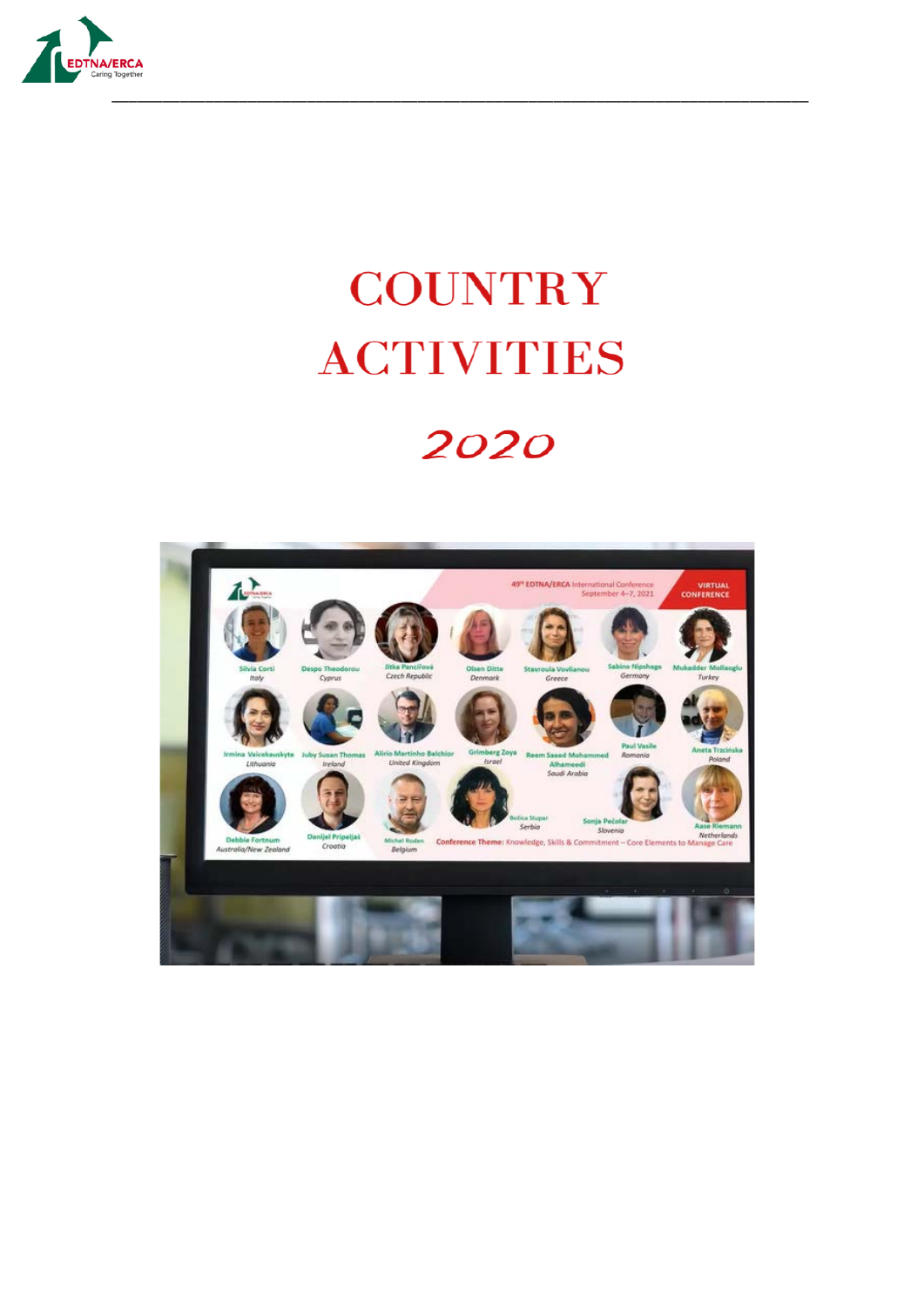

## **Brand Ambassadors Programme 2020**

The Brand Ambassadors (BA) programme has been running very successfully since 2013. We are proud to cover not only European countries, including Belgium, Croatia, Cyprus, Czech Republic, Denmark, Germany, Greece, Ireland, Israel, Italy, Lithuania, Poland, Portugal, Romania, Serbia, Slovenia, The Netherlands, Turkey, and the United Kingdom but also have representatives on the Global level from Lebanon, Saudi Arabia, Australia and New Zealand. The year 2020 was challenging to the BA team. The COVID-19 pandemic changed plans, the daily work in units and changed everything about life. Through this difficult and not predictable reality, the BA team stayed united and supported each other. When the first wave of the pandemic was behind us, the BA team members produced a supportive video. They had a chance to forward a thank you message to the nurses in their countries from EDTNA/ERCA, in their own language. The video was published on EDTNA/ERCA Social Media Channels and the EDTNA/ERCA website and got very positive feedback from members in different countries. You can find the video here:

<https://www.facebook.com/watch/?v=3185511838165824>

The BA team stayed together through the whole year. Communication via e-mails and a WhatsApp group provided the opportunity to share experiences on how to care for nephrology patients infected with COVID-19, precaution methods and strategies, and finally vaccination programmes and strategies in various countries. During the year 2020 no physical meetings were possible and the BA team have had ongoing communication with members and promoted the Association through various virtual channels: Zoom meetings, Webinars, Virtual seminars and Conferences. Three BA WebEx virtual meetings in an online format took place during 2020 and BA team members were updated with Association activities and projects.

Despite of the very difficult year we are proud to highlight various activities of the BA team on the national level, such as promotion of the Association through virtual channels, translation of educational materials, books, news, and translation and participation in surveys on behalf of the EDTNA/ERCA. Annual Report 2020 13 Our objective for the next year is to further expansion and development of the BA programme through encouragement and support in organizing virtual and physical national educational events and increasing awareness among professionals within the nephrology community on the benefits of EDTNA/ERCA membership. We will support participation in research and surveys within EDTNA/ERCA in order to enhance and strengthen the position of the nephrology nurse within the nephrology community in Europe and worldwide.